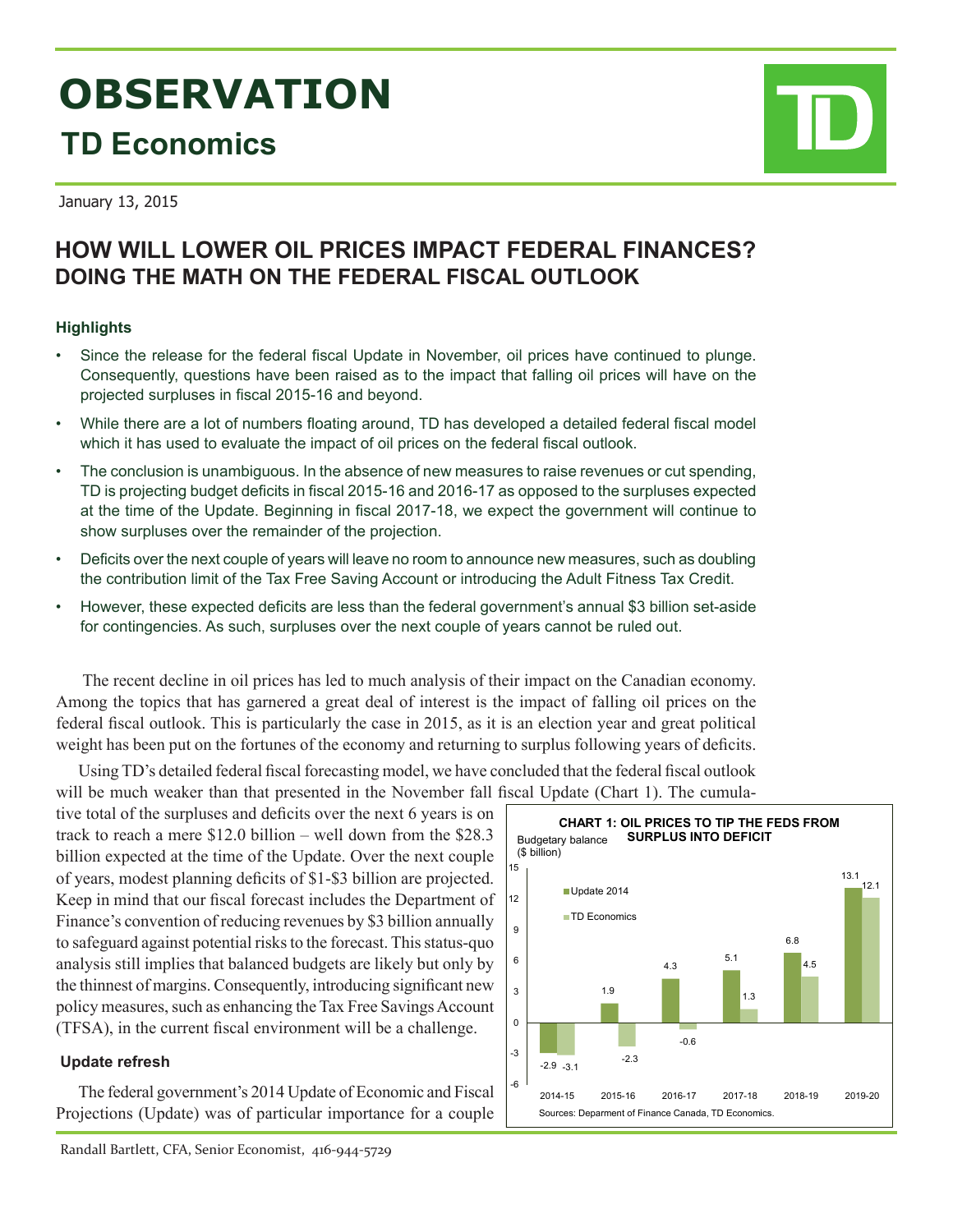of reasons. First, the government moved to incorporate a number of policy commitments that it had outlined in the Conservative Party of Canada's 2011 election platform. The second was the prudence added to the fiscal forecast beyond the typical \$3 billion set-aside for contingencies in order to account for the falling price of oil. While these features to the Update were very different in nature they both had the effect of reducing the overall fiscal room available for the federal government to maneuver.

Regarding the policy measures, these included the Family Tax Cut (commonly referred to as income splitting), the expansion of the Universal Child Care Benefit, the increase in the Child Care Expense Deduction limit, and a doubling of the Child Fitness Tax Credit. Together, these measures are expected to cost nearly \$27 billion in total from fiscal 2014- 15 to 2019-20. These initiatives were in addition to the Small Business Job Credit announced in September 2014, which committed \$550 million in 2015 and 2016, respectively, to support job creation by small business.

The second particularly noteworthy addition to the Update was the further prudence introduced to account for weak crude oil prices. According to the calculations in the Update, oil prices had fallen from US\$98 per barrel of WTI in Q3 (the most recent price data to be included in the September 2014 survey of private-sector economists) to US\$81 per barrel in mid-October – a US\$17 per barrel decline. Assuming prices stayed unchanged at \$81 per barrel over the forecast, the Department of Finance estimated that this would lead to a \$16 billion annual reduction in the level of nominal GDP – the broadest measure of the tax base. This translates into the following rough rule-of-thumb: for every sustained US\$1 per barrel decline in the price of WTI, Canadian nominal GDP for fiscal planning purposes will be about \$1 billion lower over the projection.

Another well-known sensitivity for fiscal planning is that a \$1 billion decline in the level of nominal GDP translates into a \$150 million decline in the level of total federal revenues. As such, the \$16 billion decline mentioned above translates into lost revenue of \$2.4 billion annually. Tack on the \$3.0 billion set-aside for contingencies and the downward adjustment to revenues in the Update totalled about \$5.4 billion annually beginning in 2015 – certainly not chump change.

#### **Developments since the Update**

Since the Update, oil prices have continued to plummet, further reducing the fiscal room available to the federal

| Table 1: TD Economics January 2015 Federal Fiscal Forecast Summary |         |         |         |         |         |         |  |  |  |  |
|--------------------------------------------------------------------|---------|---------|---------|---------|---------|---------|--|--|--|--|
| (C\$ billion, unless otherwise specificed)                         |         |         |         |         |         |         |  |  |  |  |
|                                                                    | 2014-15 | 2015-16 | 2016-17 | 2017-18 | 2018-19 | 2019-20 |  |  |  |  |
| <b>Budgetary Revenues</b>                                          | 276.9   | 289.9   | 302.6   | 314.7   | 328.8   | 343.7   |  |  |  |  |
| Program Expenses                                                   | 252.7   | 263.7   | 273.1   | 281.2   | 291.9   | 299.4   |  |  |  |  |
| <b>Public Debt Charges</b>                                         | 27.3    | 28.4    | 30.2    | 32.1    | 32.4    | 32.1    |  |  |  |  |
| <b>Total Expenses</b>                                              | 280.0   | 292.1   | 303.2   | 313.3   | 324.3   | 331.5   |  |  |  |  |
| <b>Budgetary Balance</b>                                           | $-3.1$  | $-2.3$  | -0.6    | 1.3     | 4.5     | 12.1    |  |  |  |  |
| <b>Federal Debt</b>                                                | 615.0   | 617.3   | 617.9   | 616.5   | 612.0   | 599.9   |  |  |  |  |
| Per cent of GDP                                                    |         |         |         |         |         |         |  |  |  |  |
| <b>Budgetary Revenues</b>                                          | 13.8    | 14.0    | 14.0    | 14.0    | 14.1    | 14.3    |  |  |  |  |
| Program Expenses                                                   | 12.6    | 12.8    | 12.7    | 12.5    | 12.6    | 12.4    |  |  |  |  |
| <b>Public Debt Charges</b>                                         | 1.4     | 1.4     | 1.4     | 1.4     | 1.4     | 1.3     |  |  |  |  |
| <b>Budgetary Balance</b>                                           | $-0.2$  | $-0.1$  | 0.0     | 0.1     | 0.2     | 0.5     |  |  |  |  |
| <b>Federal Debt</b>                                                | 30.7    | 29.8    | 28.7    | 27.5    | 26.3    | 24.9    |  |  |  |  |
| Sources: TD Economics, Department of Finance Canada.               |         |         |         |         |         |         |  |  |  |  |

government. After declining to about US\$76 on average in calendar Q4, WTI prices have slumped to around US\$49 so far in January. This is well below the US\$81 per barrel assumed in the Update.

Beyond lower oil prices, the federal government also announced additional spending on infrastructure following the release of the Update. In total, this added up to about \$1.3 billion in additional spending over the projection.

# **The fiscal forecast, then and now**

Table 1 provides a summary of TD's fiscal forecast (based on our [December 2014 Quarterly Economic Forecast](http://www.td.com/document/PDF/economics/qef/qefdec2014_canada.pdf)). This forecast includes our oil price forecast published in December 2014. The TD forecast assumes that oil prices will gain ground relative to its recent lows, averaging US\$67.50 per barrel in 2015 and US\$80.25 in 2016. However, the nearterm profile will still remain significantly lower than the Update's assumption of US\$81 per barrel.

Broadly similar to the approach taken by the Department of Finance, TD uses a detailed federal fiscal model to construct its fiscal forecast. As such, while lower oil prices feed into nominal GDP (through real GDP and, to a much larger degree, the GDP deflator), it has different effects on various types of tax bases, both in terms of timing and magnitude. For example, revenues from corporate income taxes are expected to take a bigger relative hit than revenues from either personal income taxes or the Goods and Services Tax (GST) in 2015. This said, for brevity, the detailed projections of revenues, expenses, and the Employment Insurance (EI) Operating Account are presented in Annexes A through C.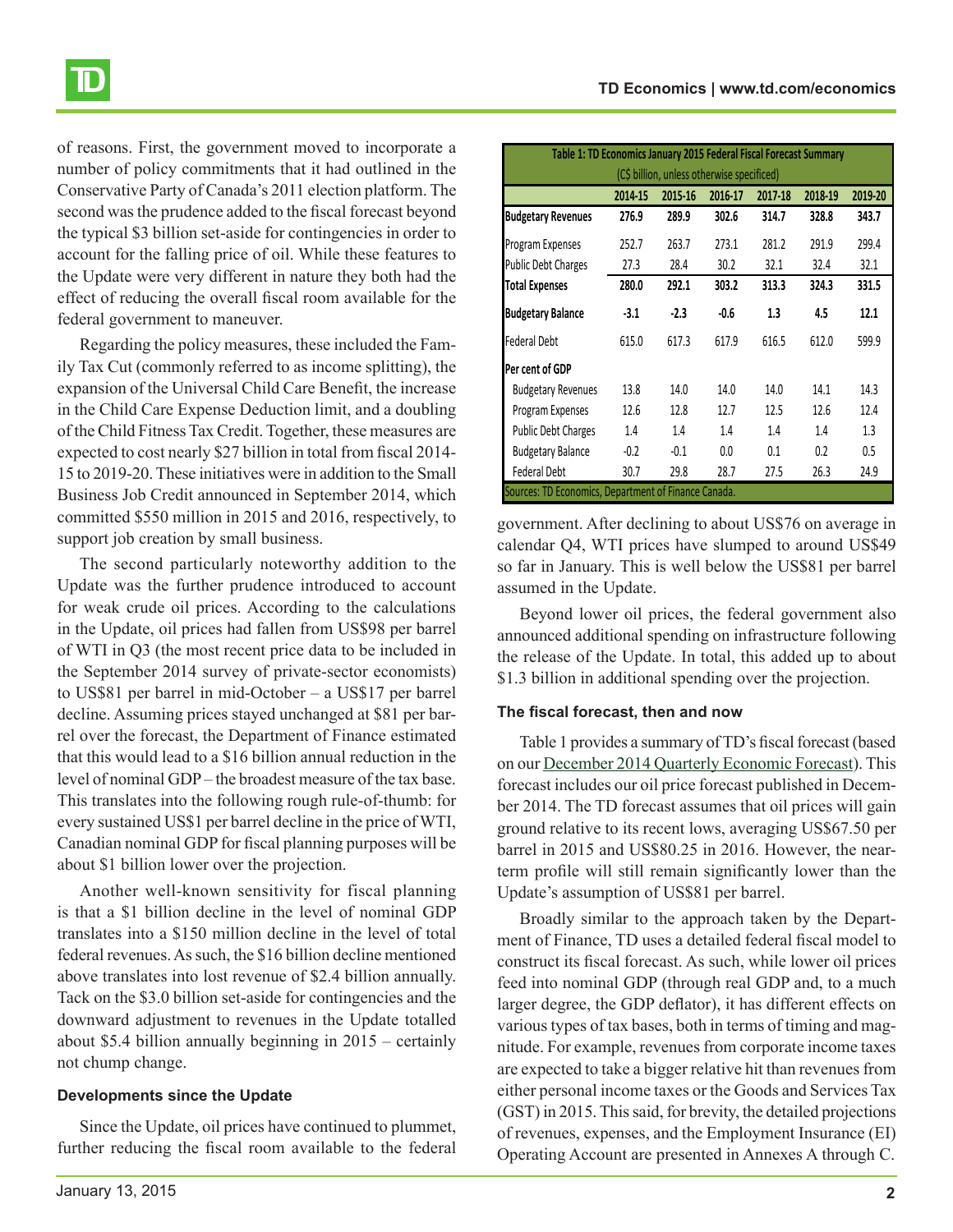| Table 2: Without the set-aside for contingencies, surpluses can be expected<br>(C\$ billion, unless otherwise specificed) |        |        |        |     |     |      |  |  |  |  |
|---------------------------------------------------------------------------------------------------------------------------|--------|--------|--------|-----|-----|------|--|--|--|--|
| 2019-20<br>2017-18<br>2018-19<br>2014-15<br>2015-16<br>2016-17                                                            |        |        |        |     |     |      |  |  |  |  |
| <b>Budgetary Balance</b>                                                                                                  | $-3.1$ | $-2.3$ | $-0.6$ | 1.3 | 4.5 | 12.1 |  |  |  |  |
| Set-aside for<br>contingencies                                                                                            | 3.0    | 3.0    | 3.0    | 3.0 | 3.0 | 3.0  |  |  |  |  |
| <b>Revised Balance</b>                                                                                                    | -0.1   | 0.7    | 2.4    | 4.3 | 7.5 | 15.1 |  |  |  |  |
| Sources: TD Economics, Department of Finance Canada.                                                                      |        |        |        |     |     |      |  |  |  |  |

What quickly becomes apparent is that our current forecast for the budgetary balance is much weaker than that which was presented in the November 2014 Update. This largely reflects the impact of lower oil prices on the economy and, ultimately, revenues. It also includes the new infrastructure spending announced after the Update was released. In total, the cumulative surplus of the federal government over the fiscal period 2014-15 to 2019-20 is expected to be \$12.0 billion, well down from the \$28.3 billion expected at the time of the Update. In 2015-16 specifically, the federal government is now expected to post a deficit of \$2.3 billion, well below the \$1.9 billion surplus published in the Update.

However, while these deficits may look ominous, an important consideration is that TD's revised fiscal outlook also includes the annual \$3 billion downward adjustment to revenues for contingencies. If this contingency amount were to go unused, small planning surpluses would still be in the cards in fiscal 2015-16 and beyond (Table 2).

#### **What if oil prices stay low for longer?**

If the government were to use the same planning approach as adopted in the Update and assume that oil prices remain at current levels over the forecast horizon, then the future small surpluses would effectively be wiped out. Case in point, taking the expenses profile that was published in the Update, a flat oil price assumption of \$50 (roughly the average price recorded so far in January) would yield larger planning deficits of \$3.2 billion in fiscal 2015-16 and \$0.9

billion in 2016-17. Similarly, if the price of WTI were to fall to US\$40 per barrel and remain at that price over the projection, the deficit could be as large as \$4.7 billion in fiscal 2015-16 and \$2.4 billion in 2016-17.

#### **New measures left in limbo**

In short, the current fiscal environment would make introducing additional policy measures difficult. Two measures that the federal government had committed to introducing once the budget was balanced were the doubling of the contribution limit of the Tax Free Savings Account (TFSA) and introducing an Adult Fitness Tax Credit. Together, if they were to be introduced in the upcoming budget, TD has estimated the cost of these two measures to be about \$3.2 billion over the 5-years beginning in fiscal 2015-16. (See [The Trouble with Surpluses: An Examination of the](http://www.td.com/document/PDF/economics/special/Federal_Fiscal_Outlook.pdf) [Federal Fiscal Outlook](http://www.td.com/document/PDF/economics/special/Federal_Fiscal_Outlook.pdf) for more information on the costs of various policies.)

However, if the federal government still wants to introduce these measures, some room could be found. Assuming that the government sticks to its vow not to introduce significant new revenue-raising initiatives, there is the possibility for the government to further reduce program expenses, particularly direct program expenses (which include the cost of operations). That said, operating expenses are currently at an all-time low as a share of the economy, and history has shown that a prolonged low level of program spending is generally unsustainable and ultimately leads to rapid spending growth down the road.

#### **Bottom line**

Falling oil prices are expected to have a significant impact on federal coffers. Using TD's economic and oil price projections and assuming that the usual \$3 billion annual set-aside for contingencies is maintained, planning deficits – albeit modest ones – can be expected over the next few years. With not much cash left in the kitty, further tax reductions or additional spending will likely be difficult to come by.

> *Randall Bartlett, CFA, Senior Economist 416-944-5729*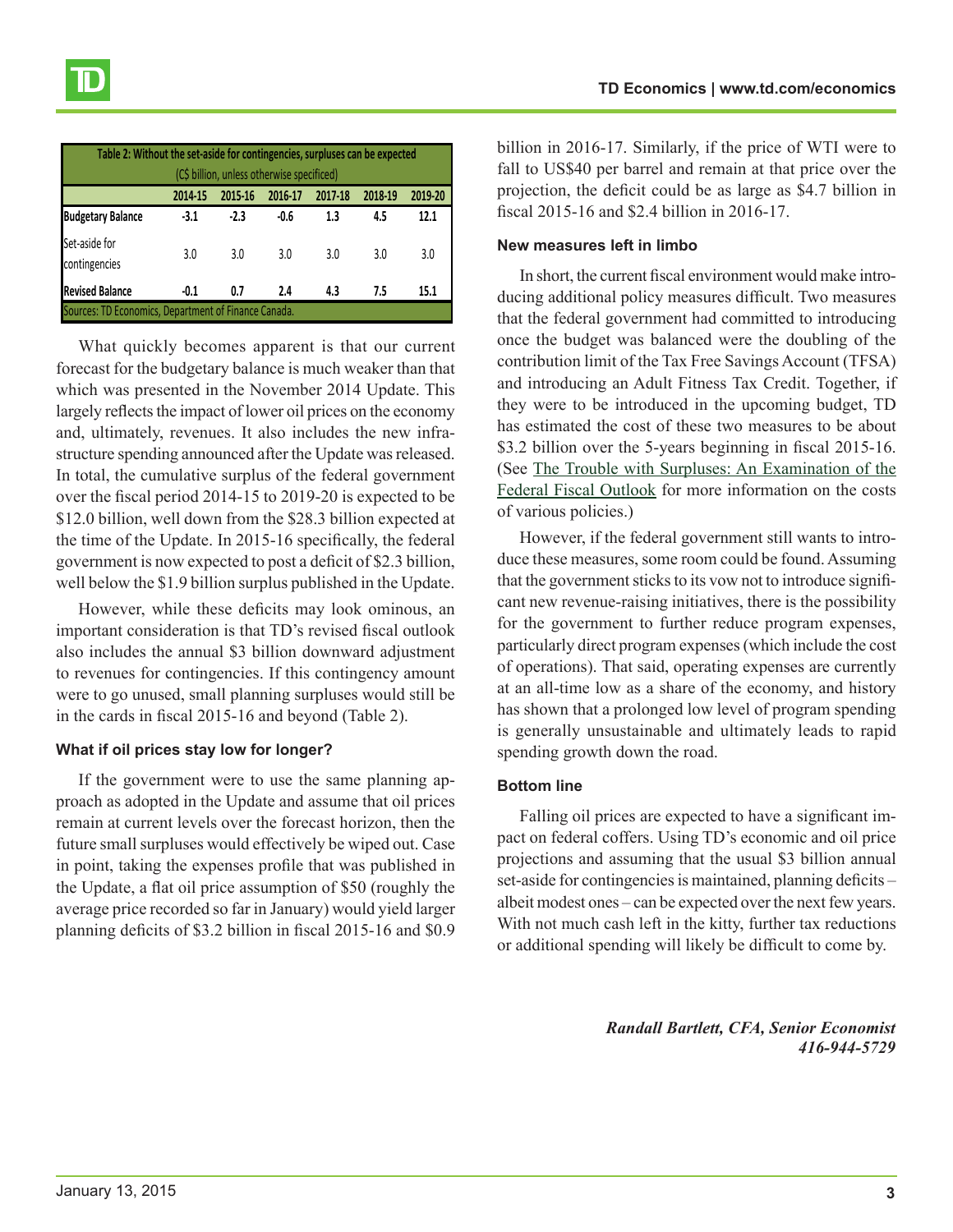# **Annex A: Overview of Federal Revenue Outlook**

| Table A: Federal Revenue Outlook (C\$ billion)       |                           |         |                   |         |         |         |         |         |  |
|------------------------------------------------------|---------------------------|---------|-------------------|---------|---------|---------|---------|---------|--|
|                                                      | <b>Actual / Estimated</b> |         | <b>Projection</b> |         |         |         |         |         |  |
|                                                      | 2012-13                   | 2013-14 | 2014-15           | 2015-16 | 2016-17 | 2017-18 | 2018-19 | 2019-20 |  |
| <b>Income taxes</b>                                  |                           |         |                   |         |         |         |         |         |  |
| Personal income tax                                  | 125.7                     | 130.8   | 133.2             | 142.8   | 150.5   | 158.3   | 165.3   | 173.6   |  |
| Corporate income tax                                 | 35.0                      | 36.6    | 38.3              | 37.6    | 40.2    | 42.4    | 44.8    | 47.2    |  |
| Non-resident income tax                              | 5.1                       | 6.4     | 6.4               | 6.5     | 7.0     | 7.5     | 7.9     | 8.3     |  |
| Total income tax                                     | 165.8                     | 173.8   | 177.9             | 186.9   | 197.7   | 208.2   | 218.0   | 229.2   |  |
| <b>Excise taxes and duties</b>                       |                           |         |                   |         |         |         |         |         |  |
| Goods and Services tax                               | 28.8                      | 31.0    | 32.4              | 33.4    | 34.7    | 36.0    | 37.4    | 38.7    |  |
| Custom import duties                                 | 4.0                       | 4.2     | 4.4               | 5.0     | 4.7     | 4.9     | 5.1     | 5.4     |  |
| Other excise taxes/duties                            | 10.8                      | 10.9    | 11.5              | 11.5    | 11.5    | 11.5    | 11.5    | 11.5    |  |
| Total excise taxes/duties                            | 43.6                      | 46.1    | 48.3              | 49.9    | 51.0    | 52.5    | 54.0    | 55.5    |  |
| <b>Total tax revenues</b>                            | 209.3                     | 219.9   | 226.2             | 236.8   | 248.7   | 260.7   | 272.0   | 284.7   |  |
| <b>Employment Insurance premiums</b>                 | 20.4                      | 21.8    | 22.3              | 23.1    | 22.9    | 20.6    | 21.3    | 22.0    |  |
| Other revenues                                       | 26.9                      | 30.0    | 28.4              | 30.0    | 31.0    | 33.4    | 35.5    | 37.0    |  |
| <b>Total budgetary revenues</b>                      | 256.6                     | 271.7   | 276.9             | 289.9   | 302.6   | 314.7   | 328.8   | 343.7   |  |
| <b>Share of GDP</b>                                  |                           |         |                   |         |         |         |         |         |  |
| Personal income tax                                  | 6.8%                      | 6.8%    | 6.7%              | 6.9%    | 7.0%    | 7.1%    | 7.1%    | 7.2%    |  |
| Corporate income tax                                 | 1.9%                      | 1.9%    | 1.9%              | 1.8%    | 1.9%    | 1.9%    | 1.9%    | 2.0%    |  |
| Non-resident income tax                              | 0.3%                      | 0.3%    | 0.3%              | 0.3%    | 0.3%    | 0.3%    | 0.3%    | 0.3%    |  |
| Total tax revenues                                   | 11.3%                     | 11.5%   | 11.3%             | 11.5%   | 11.5%   | 11.6%   | 11.7%   | 11.8%   |  |
| Employment Insurance premium                         | 1.1%                      | 1.1%    | 1.1%              | 1.1%    | 1.1%    | 0.9%    | 0.9%    | 0.9%    |  |
| Other revenues                                       | 1.5%                      | 1.6%    | 1.4%              | 1.4%    | 1.4%    | 1.5%    | 1.5%    | 1.5%    |  |
| Total budgetary revenues                             | 13.9%                     | 14.2%   | 13.8%             | 14.0%   | 14.0%   | 14.0%   | 14.1%   | 14.3%   |  |
| Sources: Department of Finance Canada, TD Economics. |                           |         |                   |         |         |         |         |         |  |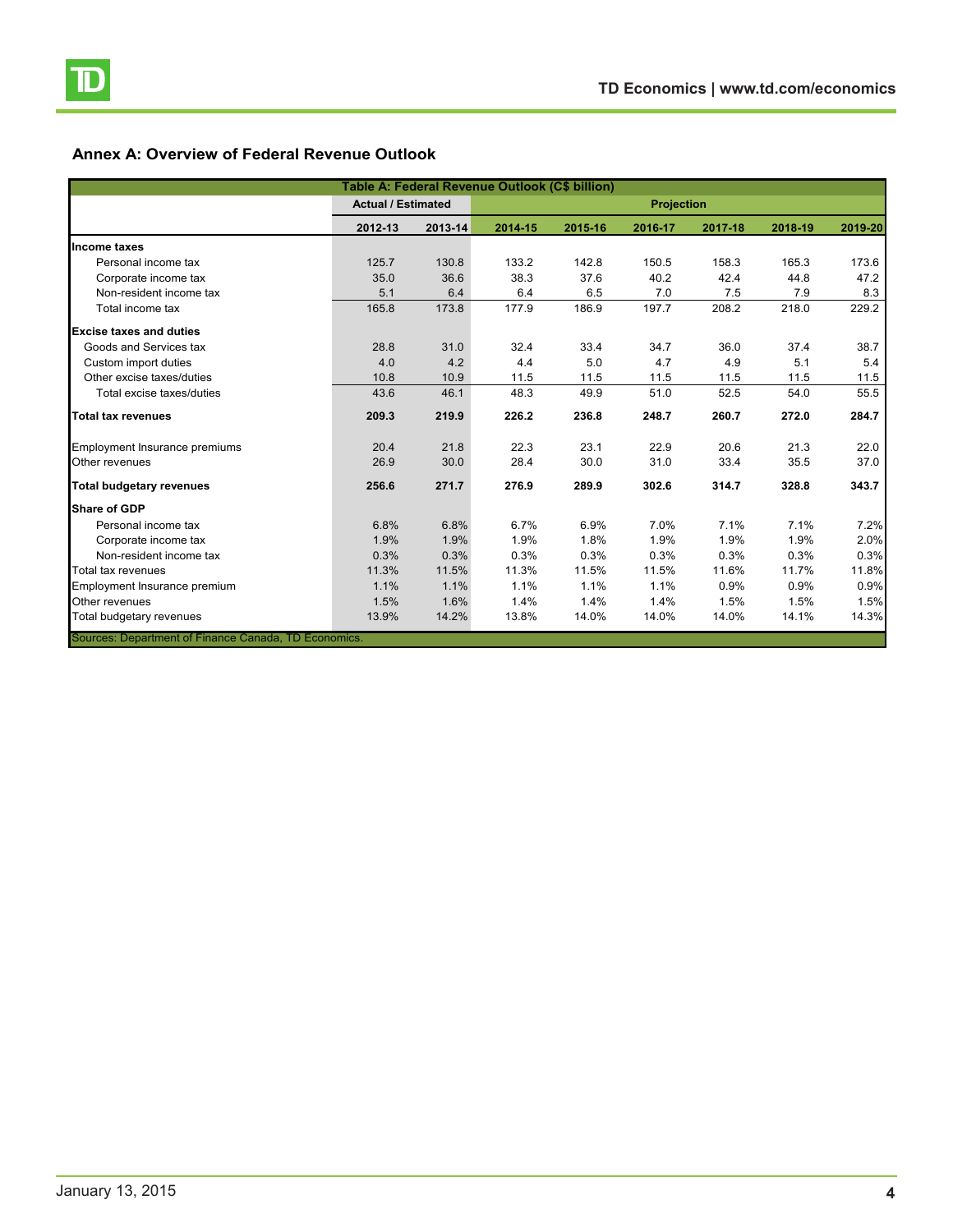

# **Annex B: Overview of Federal Expenses Outlook**

| Table B: Federal Expenses Outlook (C\$ billion)      |                           |         |                   |         |         |         |         |         |  |
|------------------------------------------------------|---------------------------|---------|-------------------|---------|---------|---------|---------|---------|--|
|                                                      | <b>Actual / Estimated</b> |         | <b>Projection</b> |         |         |         |         |         |  |
|                                                      | 2012-13                   | 2013-14 | 2014-15           | 2015-16 | 2016-17 | 2017-18 | 2018-19 | 2019-20 |  |
| <b>Major transfers to persons</b>                    |                           |         |                   |         |         |         |         |         |  |
| <b>Elderly benefits</b>                              | 40.3                      | 41.8    | 44.2              | 46.4    | 49.0    | 51.7    | 54.6    | 57.6    |  |
| <b>Employment Insurance benefits</b>                 | 17.1                      | 17.3    | 17.3              | 17.9    | 18.6    | 19.3    | 20.2    | 21.2    |  |
| Children's benefits                                  | 13.0                      | 13.1    | 14.5              | 18.3    | 18.5    | 18.7    | 18.9    | 19.1    |  |
| Total                                                | 70.3                      | 72.2    | 76.0              | 82.6    | 86.2    | 89.8    | 93.7    | 98.0    |  |
| <b>Major transfers to OLG</b>                        |                           |         |                   |         |         |         |         |         |  |
| Canada Health Transfer                               | 28.6                      | 30.5    | 32.1              | 34.0    | 36.1    | 37.4    | 38.8    | 40.4    |  |
| Canada Social Transfer                               | 11.9                      | 12.2    | 12.6              | 12.9    | 13.3    | 13.7    | 14.1    | 14.6    |  |
| <b>Fiscal arrangements</b>                           | 19.7                      | 19.8    | 19.4              | 20.1    | 20.9    | 21.8    | 22.6    | 23.5    |  |
| Gas Tax Fund                                         | 2.0                       | 2.1     | 2.0               | 2.0     | 2.1     | 2.1     | 2.2     | 2.2     |  |
| Other major transfers                                | 1.5                       | 0.0     | 0.2               | 0.2     | 0.1     | 0.1     | 0.0     | 0.0     |  |
| Alternative payments for Standing programs           | $-3.4$                    | $-4.2$  | $-3.7$            | $-3.9$  | $-4.1$  | $-4.3$  | $-4.5$  | $-4.7$  |  |
| <b>Total</b>                                         | 58.4                      | 60.5    | 62.6              | 65.4    | 68.4    | 70.9    | 73.2    | 76.0    |  |
| Direct program expenses                              | 117.7                     | 115.9   | 114.1             | 115.7   | 118.5   | 120.6   | 125.0   | 125.5   |  |
| <b>Total program expenses</b>                        | 246.2                     | 248.6   | 252.7             | 263.7   | 273.1   | 281.2   | 291.9   | 299.4   |  |
| <b>Public debt charges</b>                           | 28.9                      | 28.2    | 27.3              | 28.4    | 30.2    | 32.1    | 32.4    | 32.1    |  |
| <b>Total expenses</b>                                | 275.1                     | 276.8   | 280.0             | 292.1   | 303.2   | 313.3   | 324.3   | 331.5   |  |
| Share of GDP                                         |                           |         |                   |         |         |         |         |         |  |
| Major transfers to persons                           | 3.8%                      | 3.8%    | 3.8%              | 4.0%    | 4.0%    | 4.0%    | 4.0%    | 4.1%    |  |
| Major transfers to other levels of government        | 3.2%                      | 3.2%    | 3.1%              | 3.2%    | 3.2%    | 3.2%    | 3.1%    | 3.2%    |  |
| Direct program expenses                              | 6.4%                      | 6.0%    | 5.7%              | 5.6%    | 5.5%    | 5.4%    | 5.4%    | 5.2%    |  |
| Total program expenses                               | 13.3%                     | 13.0%   | 12.6%             | 12.8%   | 12.7%   | 12.5%   | 12.6%   | 12.4%   |  |
| Public debt charges                                  | 1.6%                      | 1.5%    | 1.4%              | 1.4%    | 1.4%    | 1.4%    | 1.4%    | 1.3%    |  |
| <b>Total expenses</b>                                | 14.9%                     | 14.4%   | 14.0%             | 14.1%   | 14.1%   | 14.0%   | 13.9%   | 13.8%   |  |
| Sources: Department of Finance Canada, TD Economics. |                           |         |                   |         |         |         |         |         |  |